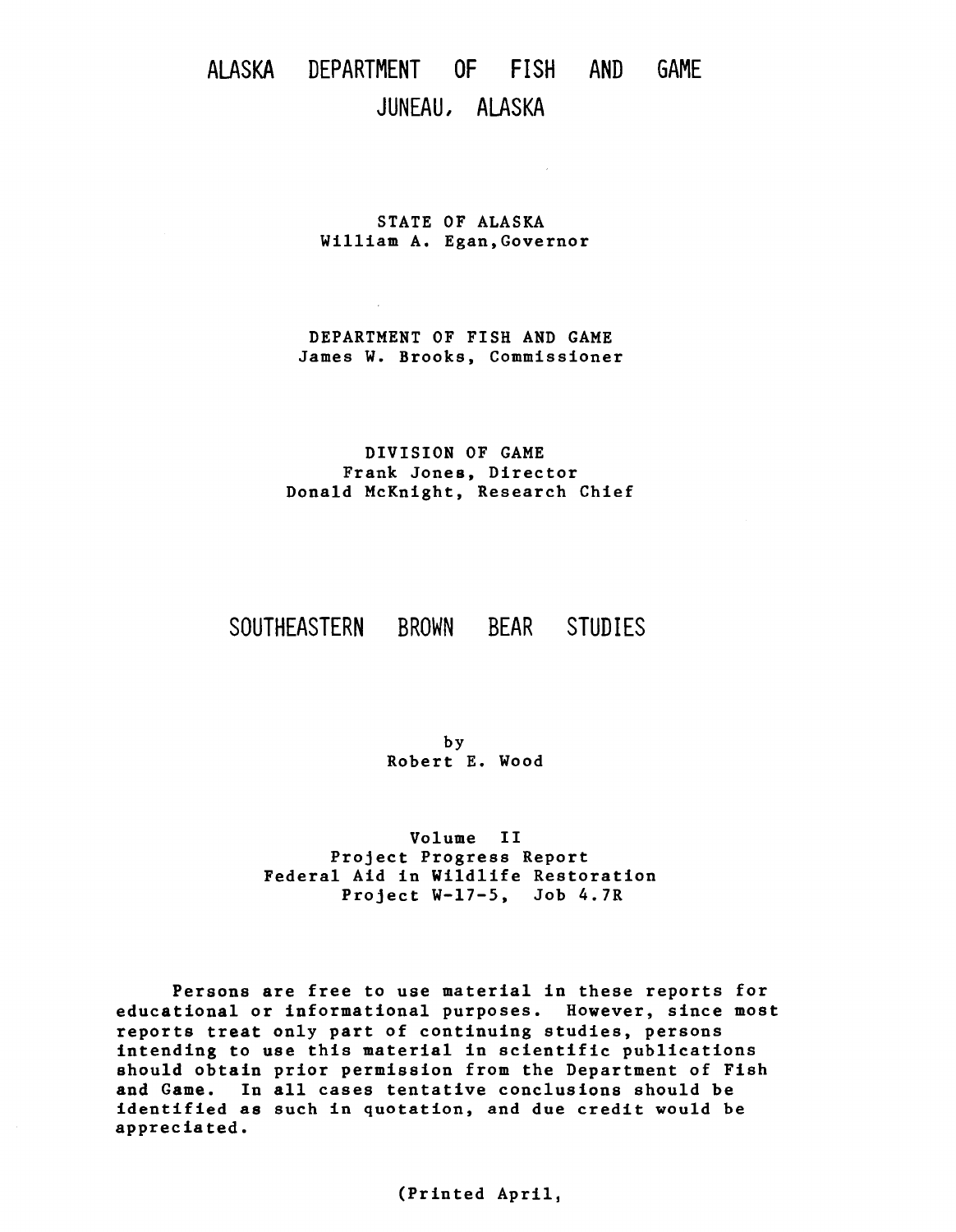# JOB PROGRESS REPORT (RESEARCH)

State: Alaska

Cooperator: Robert E. Wood

Project No.: W-17-5

Project Title: Big Game Investigations

Job No.: 4.7R

Job Title: Movements and Populations of Brown Bear in the Hood Bay Drainage of Admiralty Island.

Period Covered: July 1, 1972 through June 30, 1973

# **SUMMARY**

Eighteen brown bears were trapped with Aldrich foot snares along fish creeks in Hood Bay on Admiralty Island from September 2 to September 26. Bears were marked and life history information was collected.

Observations of bears utilizing beaches in Hood, Gambier and Pybus Bays were conducted from June 3 through June 10. Minimum numbers of bears using the beaches were 31 in Hood Bay, 29 in Gambier Bay and 14 in Pybus Bay. Some movement of marked bears from Hood Bay to Gambier and Pybus Bays occurred.

The pendant-type collaring arrangement that was used proved unsatisfactory, but Jumbo Roto ear tags were a definite aid in establishing the minimum numbers of bears present in Hood Bay.

Spring counts of bears are easily obtainable and are felt to be a good indicator of the bear populations present.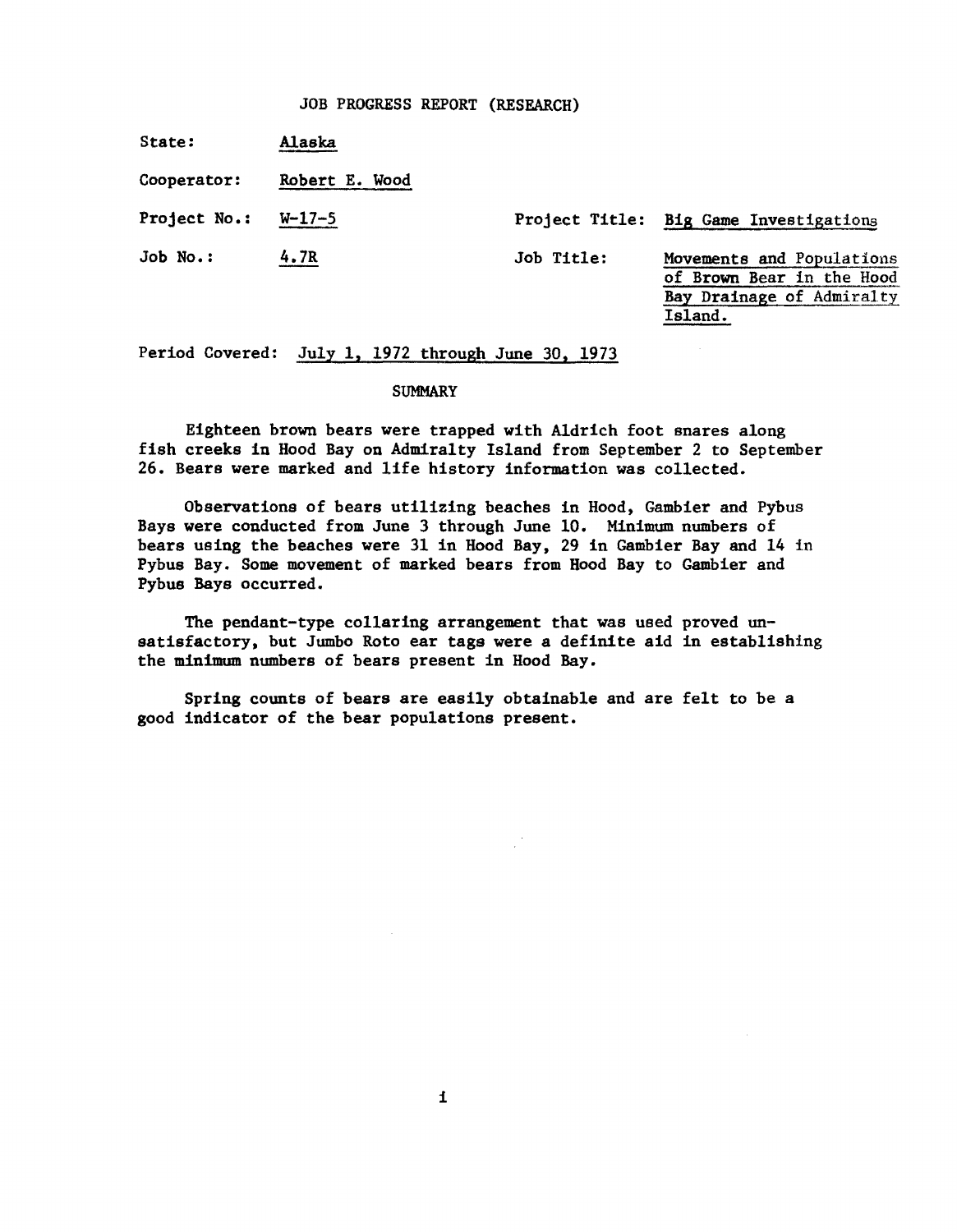#### **CONTENTS**

## BACKGROUND

On February 9, 1968, U.S. Plywood-Champion Papers, Inc. was awarded the Juneau Unit timber sale in the Tongass National Forest. This sale includes significant portions of the better brown bear *(Ursus aratos)*  habitat on Admiralty Island. Information presently available on brown bears in this area is confined almost entirely to data from hunter harvested bears, and little is known of total populations, productivity, movements and habits. Logging will greatly alter the existing habitat through clear-cutting, road building and introduction of greater numbers of people. Access for hunting will also be improved.

This study was initiated to evaluate the effects of clear-cutting and logging related activities on brown bears. Hood Bay was chosen as a study area because of its large population of bears, its geographic location with respect to other bays of importance to bears, its excellent salmon streams, and the fact that it is one of the first areas within the Plywood-Champion sale scheduled for logging.

The first phase of the study was to determine if brown bears could be captured under Southeast Alaska conditions in sufficient numbers to obtain information on productivity and movements. Work conducted during the past year has shown the Aldrich foot snare produced a satisfactory bear per unit of effort ratio (Wood, 1973), and this year's effort was directed toward capturing and tagging as many bears as possible.

# **OBJECTIVES**

To determine the density, productivity and sex and age composition of the brown bear population in the Hood Bay drainage on Admiralty Island and to measure movements of these bears within and between the Hood Bay drainage and adjacent drainages.

# PROCEDURES

Aldrich foot snares were used to trap bears from September 2 through September 26, 1972 along salmon streams in Hood Bay. Eighty percent of the trapping effort was expended on the two major salmon streams in the bay. Seventeen of the 18 bears trapped were caught along these two streams.

1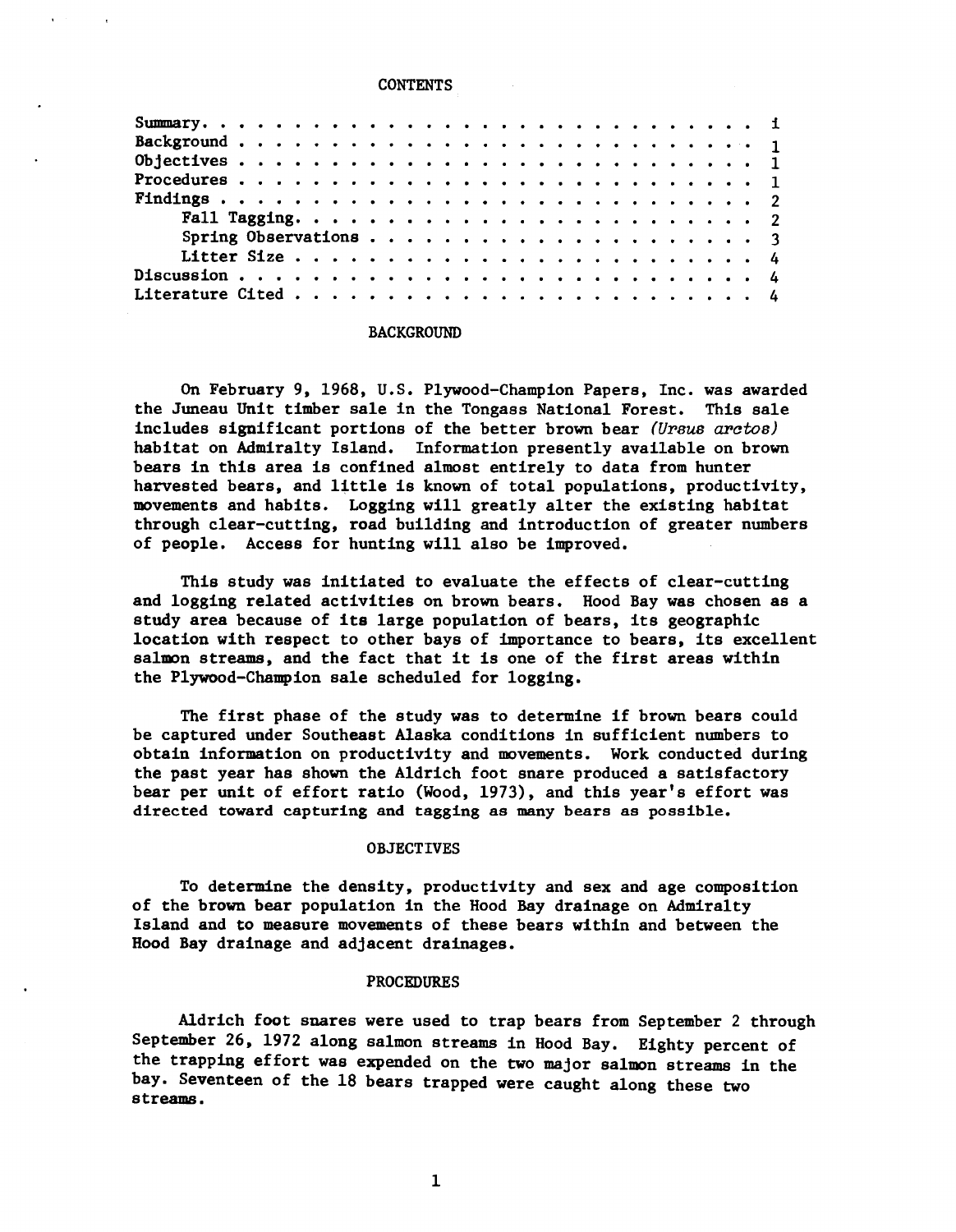Most of the trapping was done by two men, with a maximum of 23 snares set at one time. Trail sets along fish creeks were used exclusively with the snares anchored in place. The foot snares used were a larger modification of the Aldrich foot snare developed for use on black bears *(Ursus americanus).* 

Bears trapped were immobilized using drugs, dosages and procedures reported by Glen and Miller, 1970.

A first premolar was taken for aging purposes. Weights were estimated and body measurements were taken.

A numbered nylon Jumbo Roto tag was placed in one ear and a metal Ketchum-Tamper-Proof cattle ear tag was placed in the other ear. Collars with Nasco-Flex nylon cattle markers were placed on most bears.

Spring observations to evaluate bear movements and obtain minimum population estimates were conducted simultaneously in Hood, Pybus, and Gambier Bays from June 3 through June 13, 1973. Skiffs were used to patrol the beaches and tideflats to locate bears utilizing beach vegetation, and efforts were then made to ascertain presence or absence of ear tags and/or collars. The number of different bears observed in each bay was estimated.

#### FINDINGS

## Fall Tagging

Trapping efforts indicated that the bears in Hood Bay are concentrated on two creeks during September. These two creeks probably receive over 90 percent of the salmon spawning activity in the bay. The North Arm Creek spawning area is mainly intertidal and courses through a large tidal grass flat, while the South Arm Creek contains very little intertidal spawning area and is heavily timbered to its banks. Bear activity on the more open North Arm Creek is oriented toward hours of darkness, but considerable activity takes place during daylight hours on the South Arm Creek. Many bear beds and trails are located within 300 yards of both creeks and apparently bears spend considerable: time within this area when not fishing.

As many as 23 snares were set at one time, but when those set on the smaller streams failed to produce, they were removed. For most of the trapping period about 12 snares were in operation. One hundred and eighty-one trap days were used to take 11 bears in the North Arm and 108 trap days were used to take the seven bears in the South Arm. One bear died in a snare and one received a broken leg. None of the eight bears tagged in the previous year were recaptured or observed. Tagging information is listed in Appendices I and II.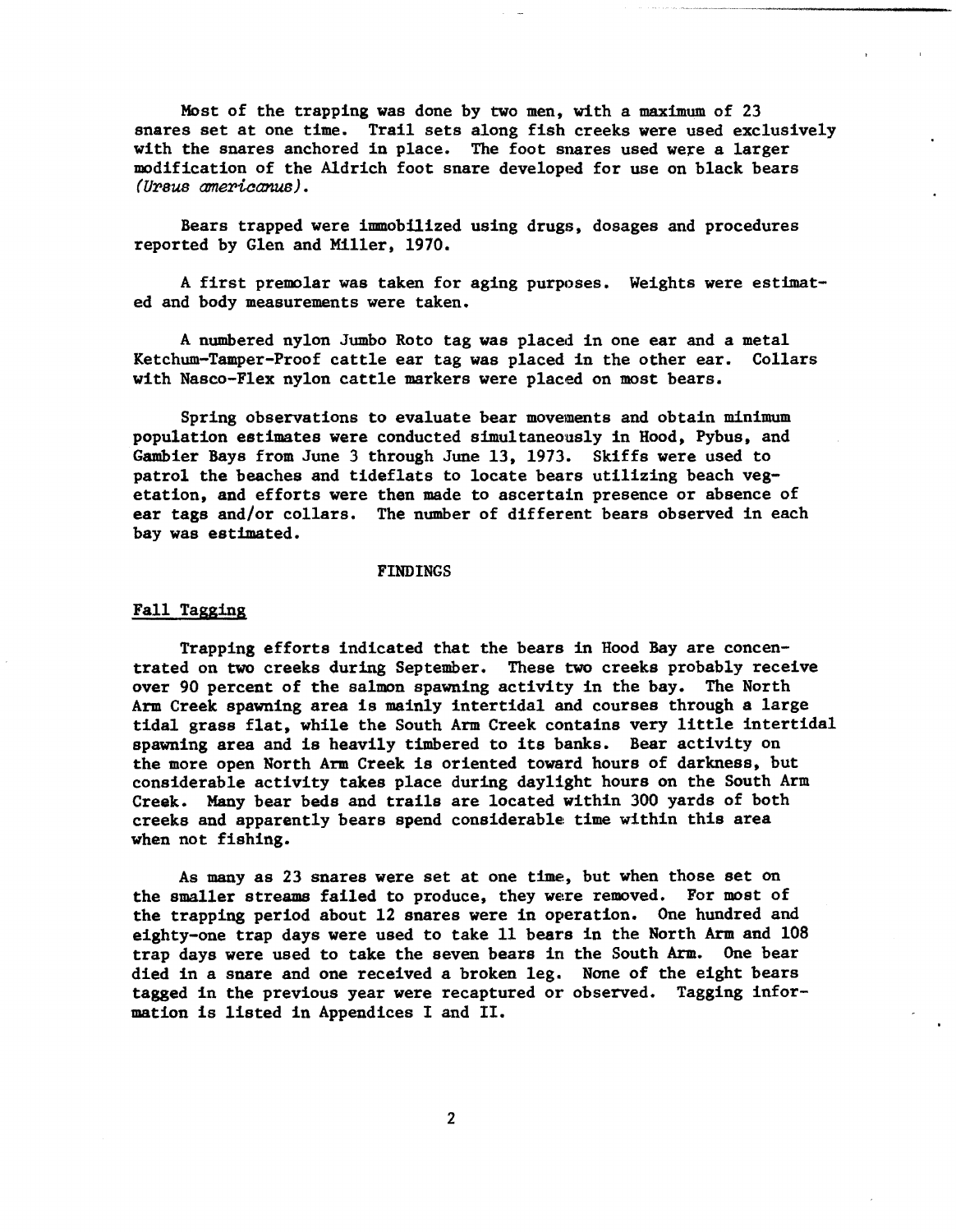# Spring Observations

Observations conducted in Hood Bay from June 3 through June 10, 1973, indicated a minimum of 31 different identifiable bears were using the beaches during this period. In 47 observations during this period we saw 88 bears. Although in many instances it was impossible to determine whether or not a bear was tagged, we were able to determine that 9 were tagged and 29 had no tags. At least seven of the nine tagged bears observed were different individuals and we estimated that 22 of the 29 untagged bears observed were different. Both ratios (9 tagged:29 untagged and 7 tagged:22 untagged) indicated that approximately one-third of the Hood Bay population during this period consisted of tagged bears. the time these observations were made, a maximum of 25 previously tagged bears were alive on Admiralty Island.

Observations in Pybus Bay were made June 3 through June 12. Twentyfour bear sightings were made involving a minimum of 14 different bears. Only five bears, including a sow with two cubs, were observed closely enough to ascertain presence or absence of ear tags. No tagged bears were seen during this observation period, but a report of a bear with white ear tags was received from a temporary protection officer on June 18, 1973.

Gambier Bay observations indicated a minimum of 29 different bears were seen between June 5 and June 14, 1973. Thirty-nine bear sightings were made and in 19 of these it was possible to determine that no ear tags were present. We did however, receive a report from the same temporary protection officer that he had contacted two fishermen who had seen a bear with a white ear tag in Gambier Bay on June 19, 1973.

The Pybus Bay tagged bear would have moved a minimum of seven miles from its capture site in Hood Bay and the Gambier sighting reflected a movement of at least 10 miles from the capture site.

The collaring arrangement used was unsatisfactory. Numbered pendants were readable to 150 yards with a 20X spotting scope but retention of the collars by the bears appeared to be poor. One sow with two, 9 month-old cubs was collared in September 1972 and had lost the collar by the following June. A 3.5-year-old male collared in September 1972 was recaptured after five days and the pendant was badly chewed. One other bear collared in September 1972 was observed in June 1973 with the rope collar present but the numbered pendant missing. Another small male, collared in September 1972 and shot in September 1973, had retained the collar, but the pendant was badly chewed and faded. It was readable only at close range.

The Jumbo Roto ear tags were visible at distances up to 200 yards under ideal conditions, but only when the bear was facing away from the observer. The metal cattle ear tags were not as visible as Roto tags. Saflag material, which was placed under the Roto tags on several bears, was much more visible than the tags alone.

3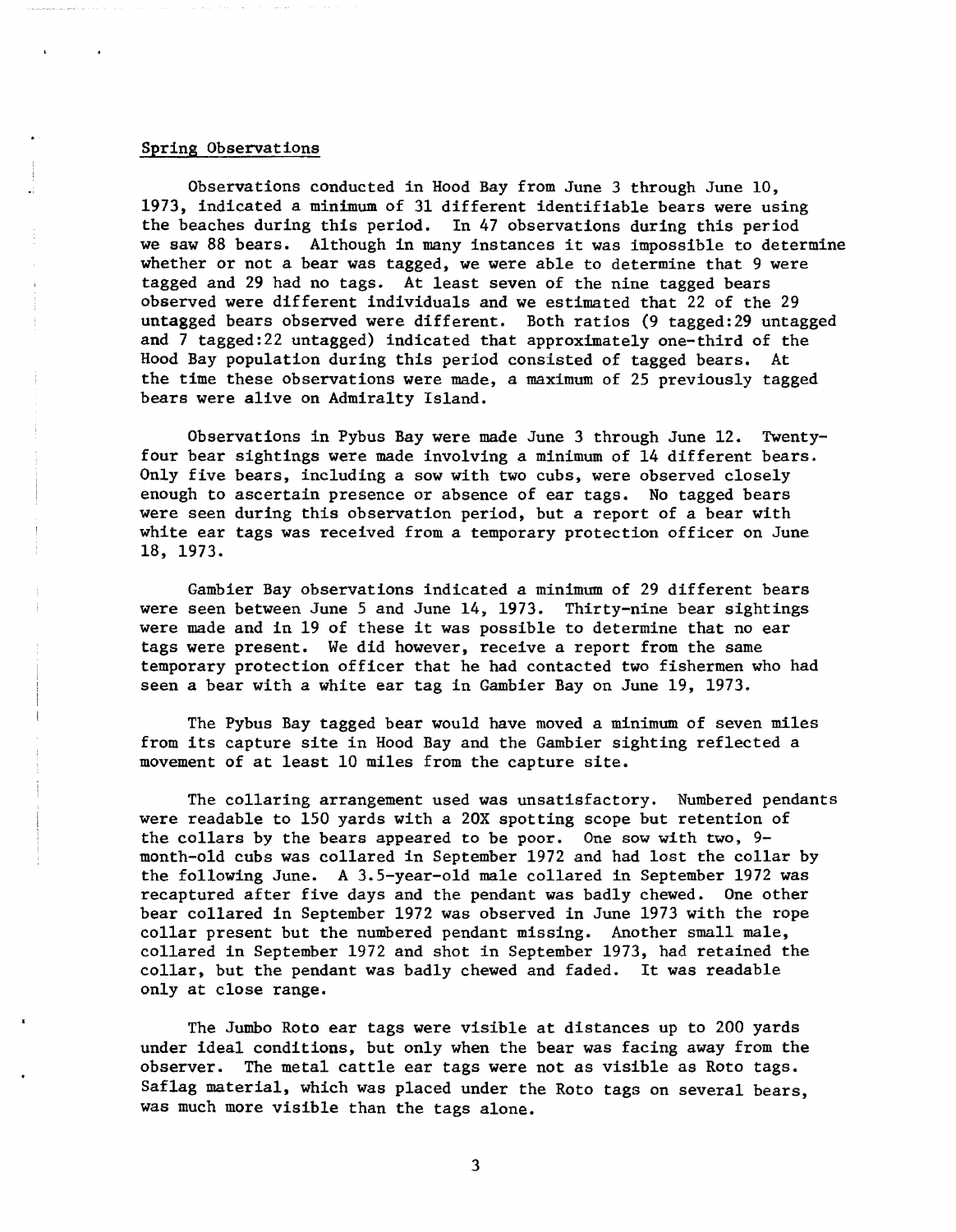# Litter Size

A limited number of sow/ cub sightings made incidental to observation and tagging operations provide some indication of litter size. Combining the sightings for the past two years, we saw 8 sows with 14 cubs-of-theyear  $(1.75 \text{ avg.})$  and 9 sows with 18 cubs 1.5-years-old or over  $(2.0 \text{ avg.})$ .

# DISCUSSION

Spring beach counts provide a fairly accurate and easily obtainable estimate of the number of bears in a bay. Presence of observable tags or collars, by aiding in recognition of individual animals, is a help in determining minimum numbers of bears, in addition to providing movement data.

Comparison of the spring population estimates made prior to logging with estimates made during and after logging should indicate major changes in bear numbers. Changes in bear numbers in the bay being logged could be attributed to logging or related activities if corresponding changes were not recorded in surrounding bays.

It is not possible to accurately estimate the number of tagged bears remaining in Hood Bay because of the difficulty in assessing movement from the bay. There is also an unknown loss of bears through incidental encounters with local citizens. Very few of these bears are reported or utilized, so the number of tagged bears killed is unknown. The additional loss of tagged bears through unreported illegal kills by logging camp residents would probably be substantial.

# ACKNOWLEDGEMENTS

Jack Aldrich, Jack Alexander, Loyal Johnson and Harry Merriam assisted in the tagging and observation work and their help was appreciated.

# LITERATURE CITED

Glenn, L.P. and L.H. Miller. 1970. Report on 1969 brown bear studies. Alaska Fed. Aid in Wildl. Rest. Rep. Proj. W-17-4.

Wood, R.E. 1973. Southeastern brown bear studies. Alaska Fed. Aid in Wildl. Rest. Rep. Proj. W-17-4.

PREPARED BY:

Robert E. Wood Game Biologist

SUBMITTED BY:

Harry R. Merriam Regional Management Research Coordinator

Mvision of

Research Chief, Division of Game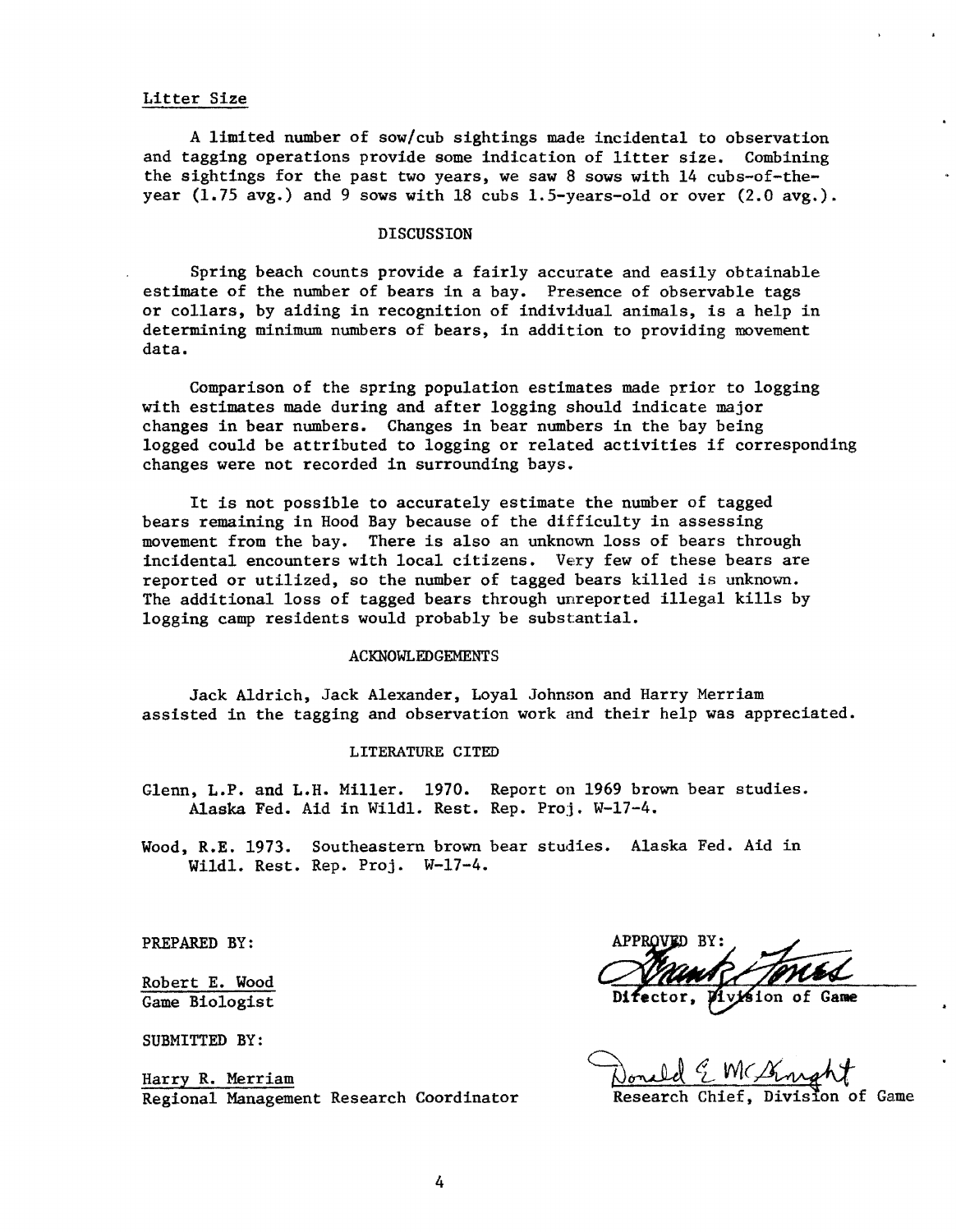| Color<br><b>COLLAR</b>     |                    | Radio          |                |            | Radio                | Radio           | Radio         |                   |
|----------------------------|--------------------|----------------|----------------|------------|----------------------|-----------------|---------------|-------------------|
| g.                         | None               | 12             | None           | None       | n                    |                 |               | None              |
| Color                      | Yellow             | Yellow         | Yellow         | Yellow     | White                | Yellow          | <b>Yellow</b> | White             |
| RIGHT EAR TAG<br>$\dot{z}$ |                    | 寸              | $\bullet$      |            |                      | $\overline{10}$ | $\mathbf{1}$  | ₹                 |
| Type                       | Roto               | Roto           | Roto           | Roto       | Roto                 | Roto            | Roto          | Roto              |
| Color                      | Yellow             | Yellow         | Yellow         | Yellow     | White                | Yellow          | Yellow        | <b>White</b>      |
| LEFT EAR TAG<br>No.        | $\mathbf{\hat{c}}$ | 3              | ١ŋ             | $\infty$   | $\mathbf{\tilde{c}}$ | Ō               | $\frac{2}{1}$ | $\mathbf{\Omega}$ |
| Type                       | Roto               | Roto           | Roto           | Roto       | Roto                 | Roto            | Roto          | Roto              |
| Age                        | ິ<br>ຈ.            | 12.5           | ł              | 2.5        | 7.5                  | .<br>გ.         | 6.5           | 3.5               |
| $s$ ex                     | ſα,                | Ļ٦.,           | Ŀ,             | ſ.         | Σ                    | ſ.              | ſщ            | Σ                 |
| Tagged<br>Date             | $7$ June $71$      | $9$ June $71$  | 28 Aug. 71     | 1 Sept. 71 | 11 June 72           | $17$ June $72$  | 19 June 72    | 21 June 72        |
| Bear                       | d                  | $\overline{0}$ | $\overline{0}$ | ð,         | 50                   | 80              | 67            | 80                |

APPENDIX I. BROWN BEAR TAGGING INFORMATION, HOOD BAY, JUNE 1971-JUNE 1972 APPENDIX I. BROWN BEAR TAGGING INFORMATION, HOOD BAY, JUNE 1971-JUNE 1972

 $\ddot{\phantom{0}}$ 

×